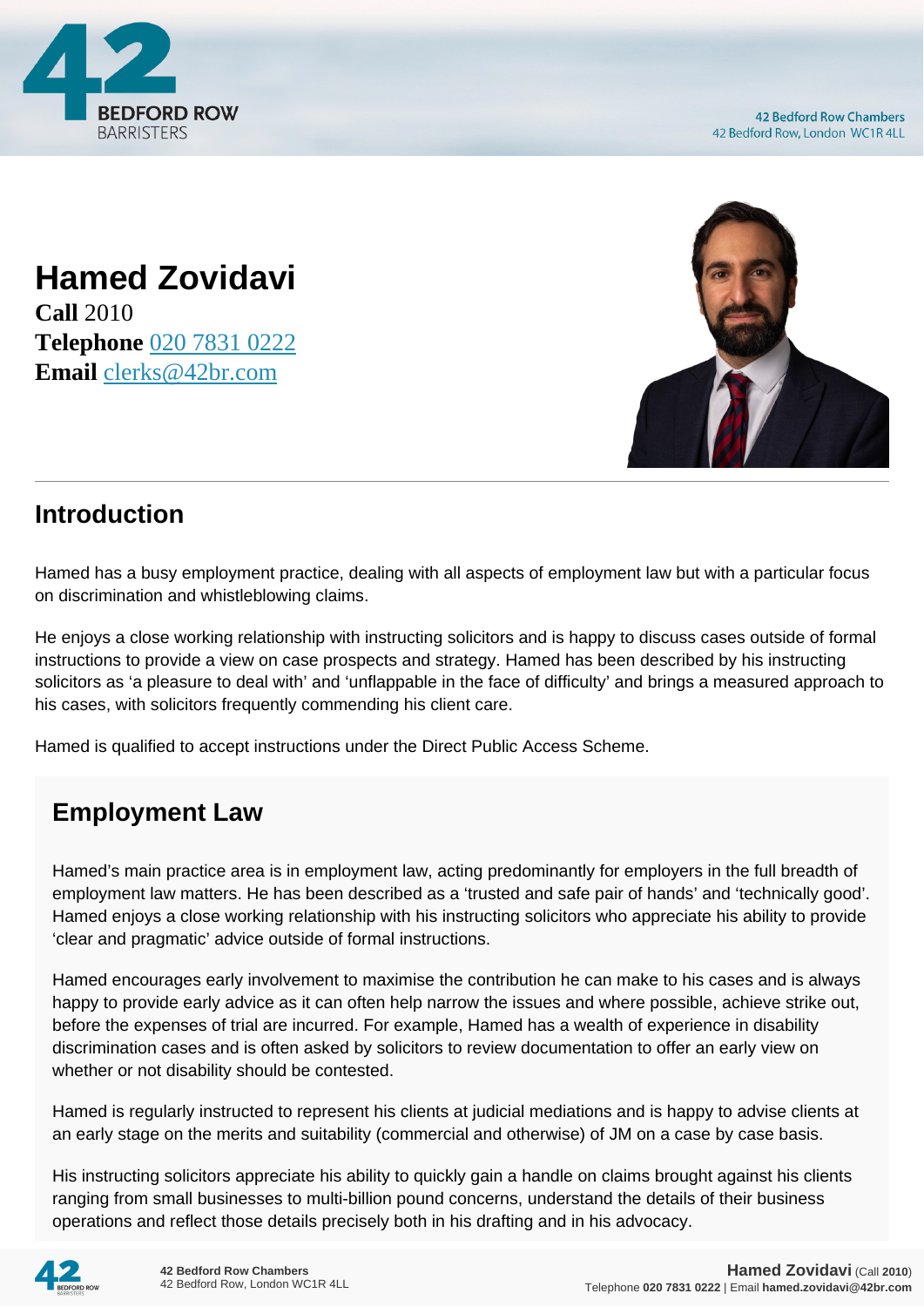

Clients have found his involvement 'very reassuring' and he has been commended for his ability to instil confidence in witnesses. Hamed emphasises the importance of using pre-trial conferences to ensure that witnesses are both put at ease and are well-prepared for giving evidence.

At trial, Hamed is a confident and effective advocate who demonstrates a strong grasp of the facts and the issues that matter. He excels in presenting complex issues in a straightforward manner in his closing submissions and has been commended for the level of detail in his written advocacy.

Hamed has been alert to some of the new challenges introduced by conducting trials by video hearings, including the hazards of witnesses engaging in group chats or the risks of opposing witnesses being coached or using extraneous material.

Examples of some of Hamed's recent employment cases include:

- **Peter Wood v Bromley College and others** Represented a college of further education at a ten day trial involving numerous claims of whistleblowing detriment and s.103A automatic unfair dismissal. The claimant, who was dismissed inter alia for allegedly using physical force against a student, argued that he was in fact dismissed because he made disclosures about a colleague., in respect of whom the claimant had gone to great lengths to uncover information through his own investigation and the use of a private investigator. All claims were dismissed at trial.
- **Zaib v Mitie Custody and Care Ltd** Represented a multinational contract service provider providing overseas escort and detention services to the Home Office in a case (reported by The Guardian) involving claims of disability discrimination, race discrimination and racial harassment in circumstances where there was evidence that another one of the claimant's witnesses had been subjected to discriminatory language.
- **M-Bennett and Sopariwala v Interservefm Ltd** Represented a multinational contract service provider at an eleven day trial involving claims of unfair dismissal, discrimination, adoption leave detriment variously brought by two claimants.
- **Stephenson v London Borough of Redbridge** Represented a local authority in a claim for unfair dismissal after dismissal of an employee for use of the a racist term at a group training session; successfully argued for a 90% reduction in damages for contributory fault despite a finding of unfair dismissal due to procedural flaws.
- **Arampatzis v XPO Supply Chain UK Limited** Represented the third party logistics operator of a global online fashion retailer's distribution centre against claims of religious discrimination where the employee argued that his refusal to be subjected to a Covid-19 temperature check was based on his religious beliefs.
- **Liepa v Tesco Stores Ltd** Successfully represented a national supermarket chain in claims of disability discrimination after dismissal for capability of an employee. The employee had sustained serious injury in an armed robbery and was unable to return to the workplace due to PTSD. All claims dismissed.
- **Green v DFS Trading Ltd** Represented a national furniture retailer against claims of constructive unfair dismissal, discriminatory dismissal, s.15 disability discrimination and failure to make reasonable adjustments where the claimant, a deaf employee, resigned after alleged prolonged failure to provide a suitable auxiliary aid. Knowledge of both disability and disadvantage were in issue.